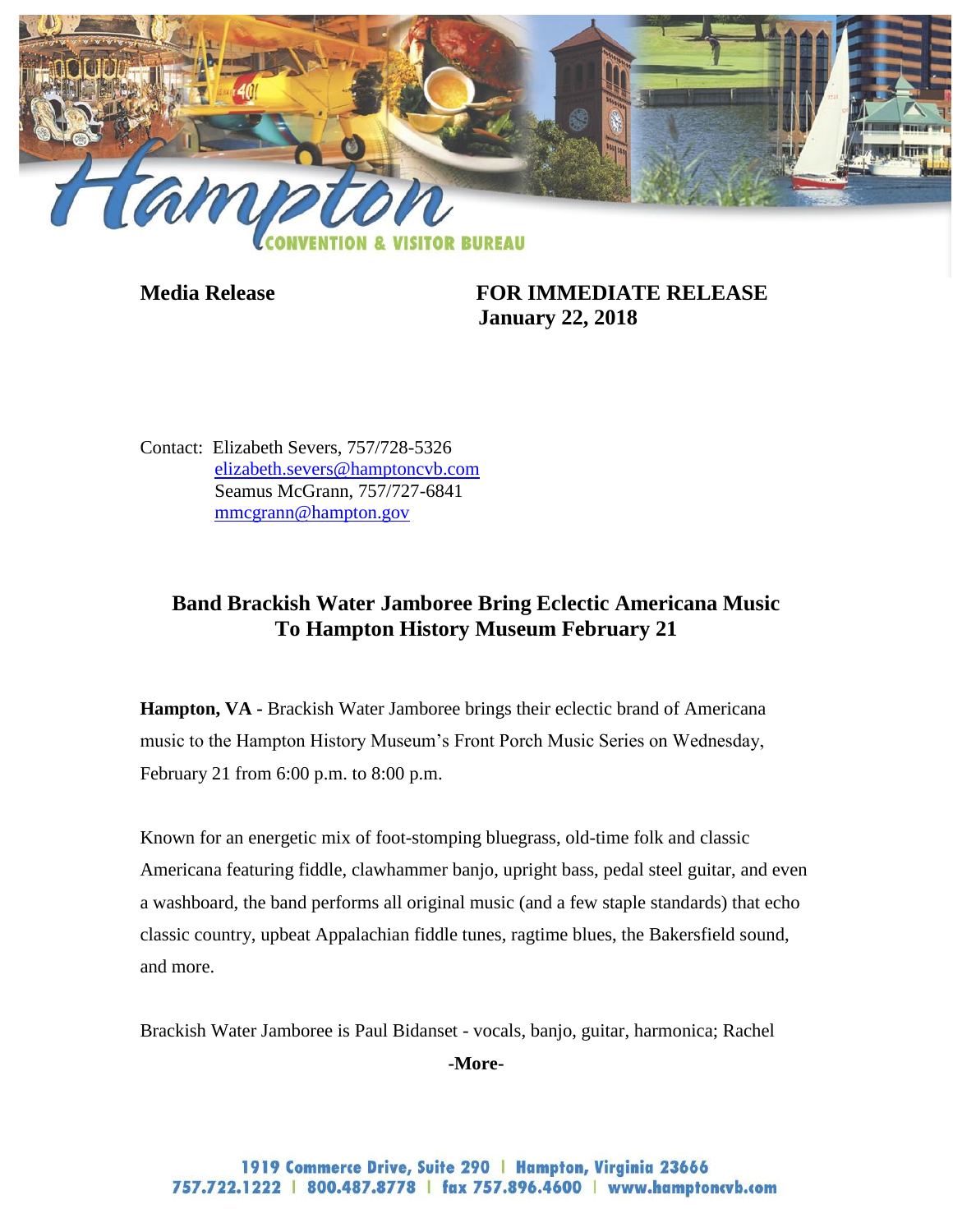## **Band Brackish Water Jamboree Bring Eclectic Americana Music to Hampton History Museum February 21- Page 2**

Gaither – fiddle, vocals; Wes Russow - drums, washboard; and Mike Munden: upright bass, banjo, and pedal steel guitar.

What do a bunch of beach boys (and gal) know about hillbilly music? Brackish Water Jamboree named their roots-music free-for-all after the swampy confluence from which they hail: Tidewater, Virginia. But in the first few years since their formation, they've experienced some success extending beyond their hometown. In 2016, the band's original, debut album reached the top 40 of iTunes' "New Country Music" chart for several weeks the month of its release (February 2016); their touring schedule has found them with regular performances at iconic roots venues and festivals throughout West Virginia, Kentucky, Tennessee, and beyond, opening for roots greats such as Grammy award-winning Dom Flemons (co-founder of the Carolina Chocolate Drops), Larry Keel, Reverend Peyton's Big Damn Band, Hackensaw Boys, and more.

Most recently, the band achieved several coveted musical honors from their home state, including VEER Magazine's "Best Americana Band", and a headlining performance in NPR member station host Paul Shugrue's widely acclaimed Out of the Box Concert Series. They've even founded a successful roots music festival in their hometown that boasts national, regional, and local acts, and thousands of attendees of all ages. The band is currently entering the studio to record their sophomore release (slated to be released in the fall of 2018).

Partially bordered by the Hampton Roads harbor and Chesapeake Bay, Hampton, with the 344,000 sq. ft. Hampton Roads Convention Center and the award-winning Hampton Coliseum, is located in the center of Coastal Virginia and the Hampton Roads metropolitan area. Hampton is the site of America's first continuous English-speaking

**-More-**